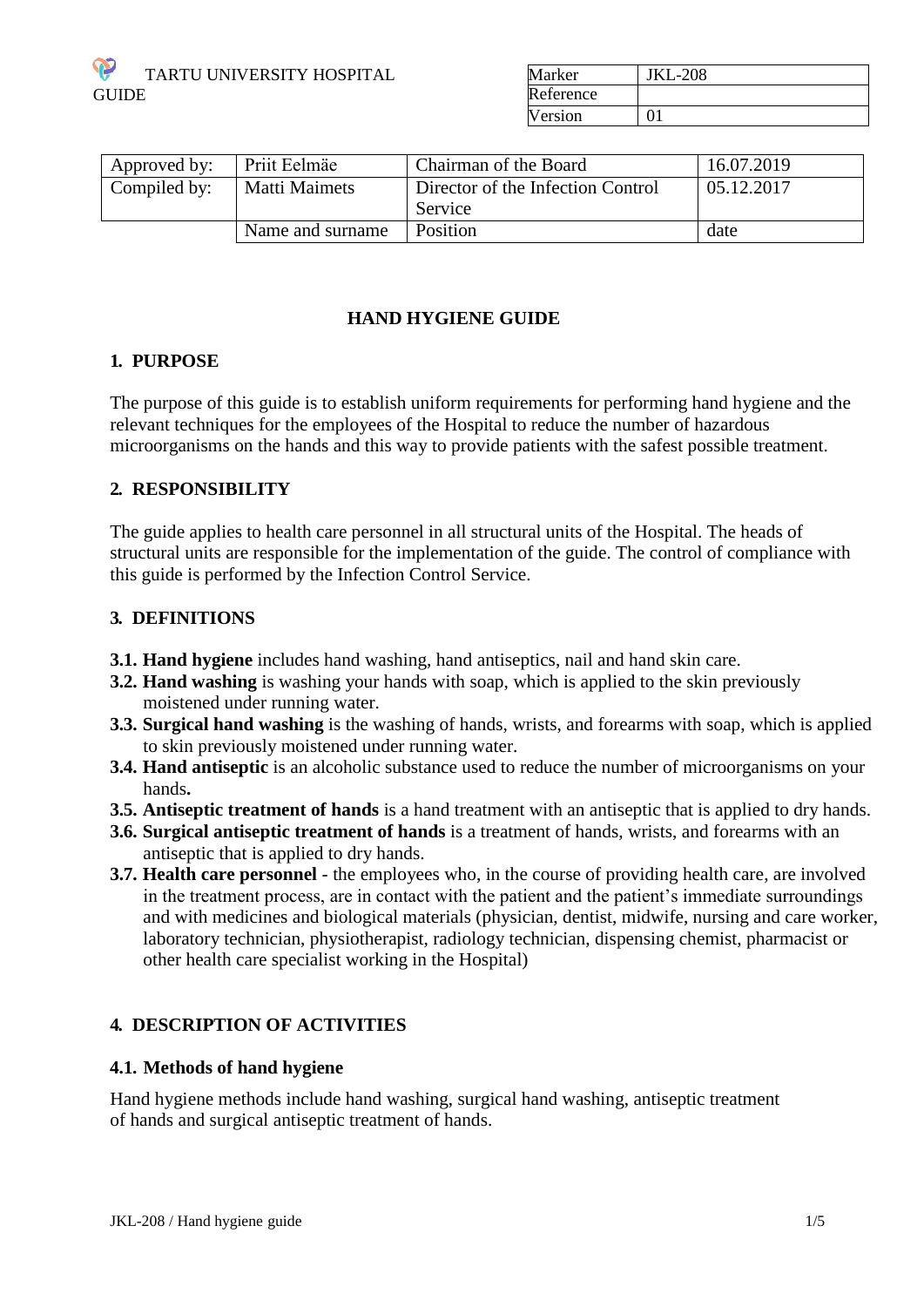

| Marker    | <b>JKL-208</b> |
|-----------|----------------|
| Reference |                |
| Version   |                |

### **4.2. General requirements**

- 4.2.1.The antiseptic dispensers are placed at the door of each ward, next to the bed, on the bed, or in other necessary locations.
- 4.2.2.Wearing rings, wristbands, watches, and bracelets is not allowed.
- 4.2.3.An employee with damaged hands (injuries, dermatitis, panaris, etc.) is, if possible, released from work duties that require antiseptics treatment of hands.
- 4.2.4.Nails must be healthy, clean and well tended. The length of the free part of the nail must not exceed the fingertip.
- 4.2.5.Polished nails, artificial nails, permanent gel polish, and nail enhancements are not allowed.

### **4.3. Performing hand hygiene**

### **4.3.1. Hand washing**

- 4.3.1.1. In case of visible contamination of hands.
- 4.3.1.2. Before eating.
- 4.3.1.3. After sniffing, sneezing and coughing.
- 4.3.1.4. After using the toilet.

#### **4.3.2. Hand washing and subsequent antiseptic treatment of hands**

- 4.3.2.1. After hand contact with a patient infected or colonized by the sporeforming bacteria (*Clostridium difficile*, JKL-155).
- 4.3.2.2. After hand contact with a patient who has or is suspected of having viral gastroenteritis.

#### **4.3.3. Antiseptic treatment of hands**

Antiseptic treatment of hands is carried out in the following situations, regardless of whether the gloves were worn or not:

- 4.3.3.1. Before and after hand contact with the patient.
- 4.3.3.2. After contact with the patient's blood and other bodily fluids.
- 4.3.3.3. Before and after hand contact with wounds and mucous membranes.
- 4.3.3.4. After touching a contaminated area before touching other body areas of the same patient.
- 4.3.3.5. Before and after using gloves.
- 4.3.3.6. Before and after invasive procedures.
- 4.3.3.7. After hand contact with surfaces and objects in the patient's nearest surroundings (e.g. apparatus and equipment).
- 4.3.3.8. Before preparation and administration of medications.
- 4.3.3.9. If the operation time exceeds 3 hours, there will be the antiseptic treatment of hands and gloves get exchanged.
- 4.3.3.10. When the glove ruptures during surgery or surgical procedure, gloves are removed, antiseptic treatment of hands is carried out and new gloves are used.
- 4.3.3.11. At the end of surgery or surgical procedure.

### **4.3.4. Surgical hand washing**

4.3.4.1. Before the first surgery or surgical procedure of the day.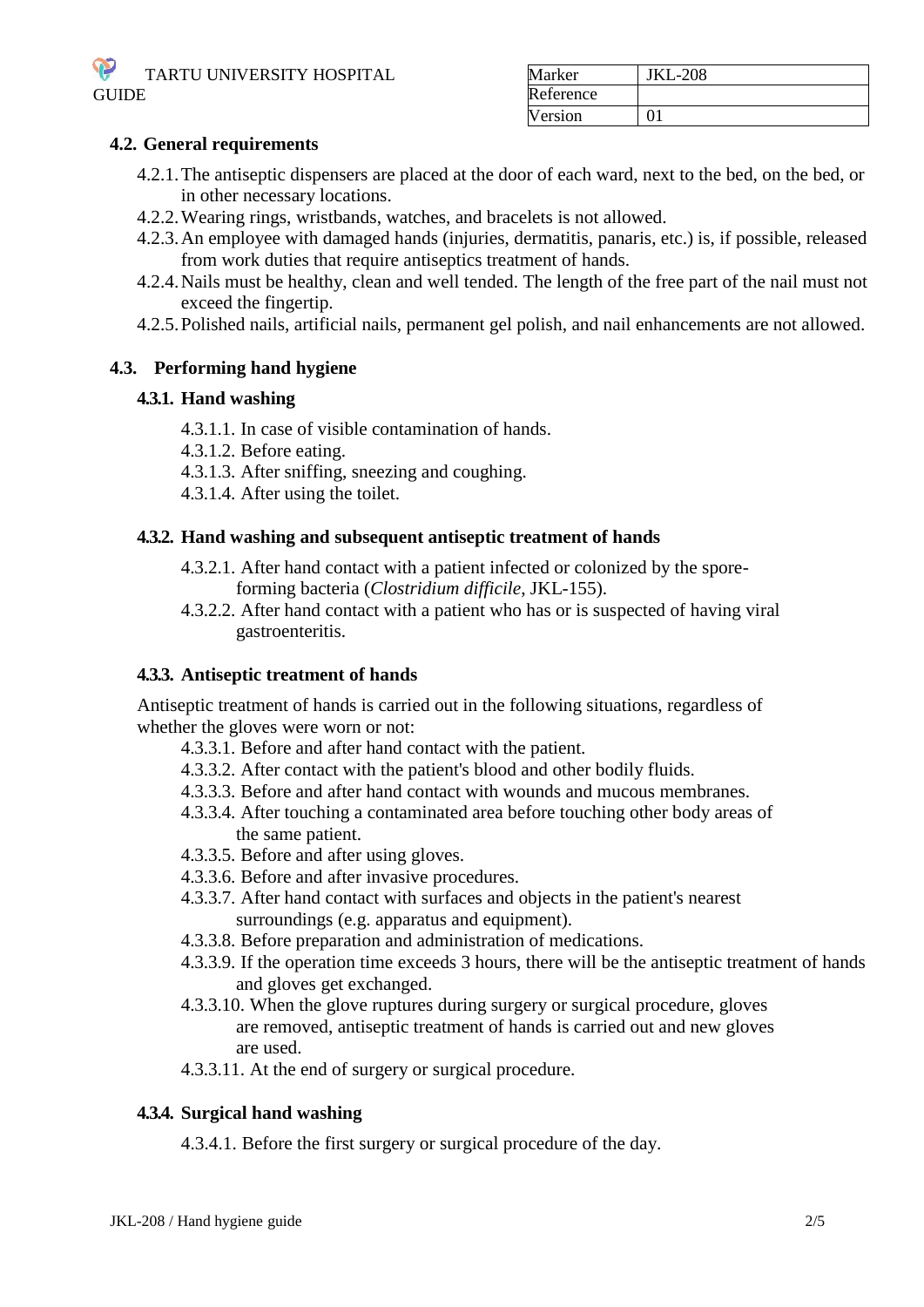TARTU UNIVERSITY HOSPITAL **GUIDE** 

| Marker    | <b>JKL-208</b> |
|-----------|----------------|
| Reference |                |
| Version   |                |

- 4.3.4.2. In the case of successive operations or surgical procedures, if you have left the operating room.
- 4.3.4.3. In case of visible contamination of hands.

4.3.4.4. Surgical hand washing is always followed by surgical antiseptic treatment of hands.

## **4.3.5. Surgical antiseptic treatment of hands**

4.3.5.1. Immediately before any surgery or surgical procedure (angiography, etc.) that requires sterile clothing.

4.3.5.2. In the case of successive operations or surgical procedures, surgical antiseptic treatment of hands is performed only when you have not left the operating room.

### **4.4. The technique of hand washing and antiseptic treatment of hands**

#### **4.4.1. Hand washing technique**

- 4.4.1.1. Stand away from the sink so that the clothes do not come into contact with the sink.
- 4.4.1.2. Hands and wrists are moistened with warm running water.
- 4.4.1.3. 3-5 ml of soap is applied to hands and wrists.
- 4.4.1.4. Wash hands and wrists by rubbing intensively the soap-coated surfaces for at least 30 seconds. Special attention is paid to the subungual areas, fingertips, thumbs, and spaces between fingers.
- 4.4.1.5. Rinse hands and wrists thoroughly with plenty of running water.
- 4.4.1.6. Close the tap using the elbow. In the absence of such an option, the tap is closed with a paper towel to prevent contamination of the hands.
- 4.4.1.7. Hands and wrists are dried with disposable paper towels.
- 4.4.1.8. The used paper towel is thrown into a dedicated waste container.

#### **4.4.2. The technique of antiseptic treatment of hands**

- 4.4.2.1. 3 ml of antiseptic is applied to dry hands.
- 4.4.2.2. The hands are rubbed until they dry (at least 30 seconds). When performing antiseptic treatment of hands, special attention is paid to fingertips, thumbs, and spaces between fingers.
- 4.4.2.3. Before putting on gloves, check that the hands are dry.

#### **4.4.3. Surgical hand washing technique**

- 4.4.3.1. Stand away from the sink so that the clothes do not come into contact with the sink.
- 4.4.3.2. Hands, wrists and elbows are moistened with warm running water.
- 4.4.3.3. Subungual areas are cleaned, if necessary, under running water with a disposable nail brush.
- 4.4.3.4. Soap is applied to hands, wrists, and elbows.
- 4.4.3.5. Wash hands, wrists, and elbows by rubbing intensively all the soap-coated surfaces. Special attention is paid to the subungual areas, fingertips, thumbs, and spaces between fingers. The duration of hand washing is at least 3-5 minutes.
- 4.4.3.6. No brush is used to rub the surfaces covered with soap.
- 4.4.3.7. Soap is rinsed off with plenty of running water. Water should flow with the direction from fingers to elbows.
- 4.4.3.8. Close the tap using the elbow.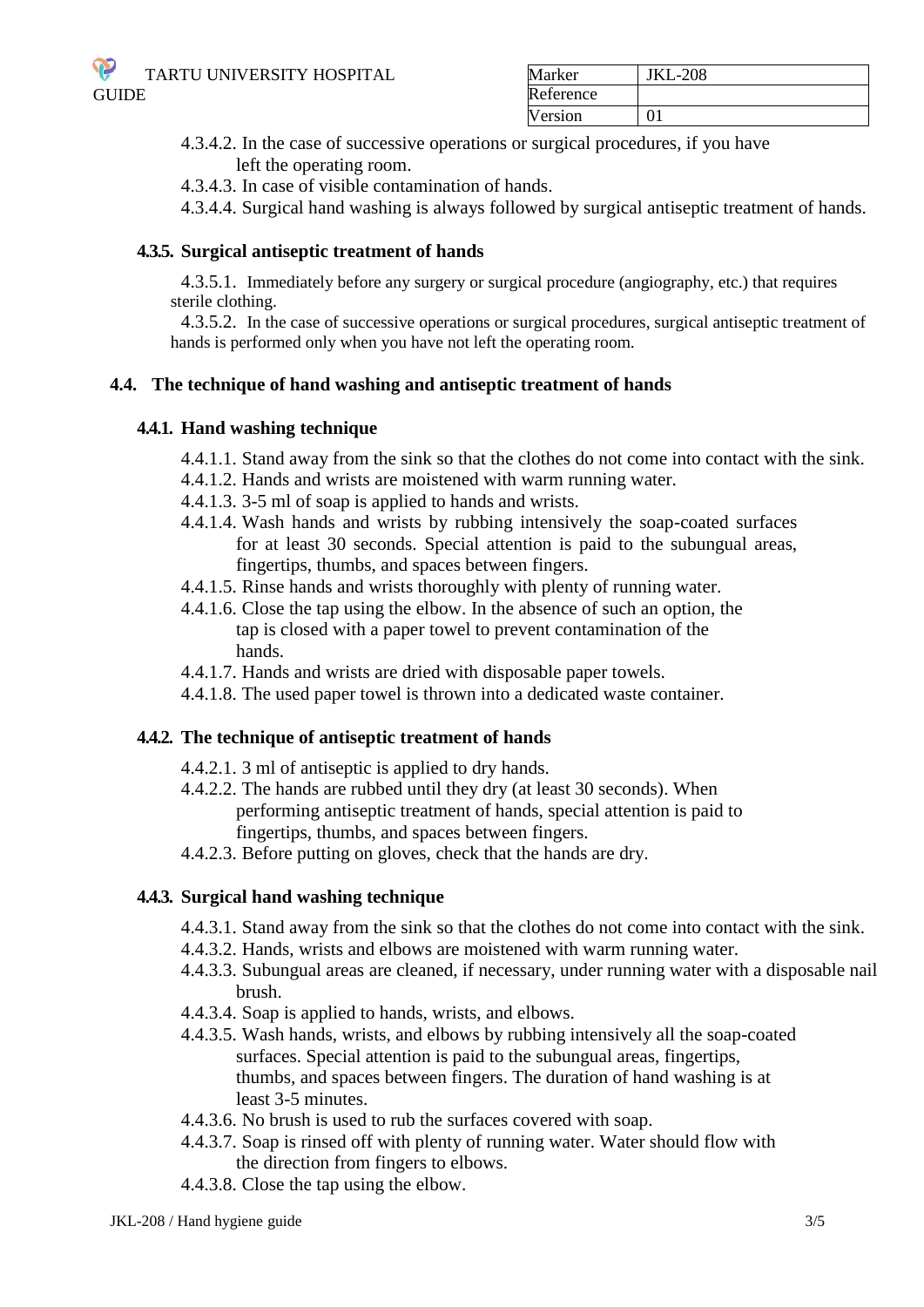| Marker    | <b>JKL-208</b> |
|-----------|----------------|
| Reference |                |
| Version   |                |

4.4.3.9. Hands, wrists, and elbows are dried with disposable paper towels.

4.4.3.10. The used paper towel is thrown into a dedicated waste container.

## **4.4.4. The technique of surgical antiseptic treatment of hands**

- 4.4.4.1. 10 ml of antiseptic is applied to dry hands, wrists, and elbows. Make sure that the antiseptic covers the nails, edges of the cuticle and subungual areas.
- 4.4.4.2. All surfaces are rubbed for at least 1.5 minutes, during which time the hands must be wet. Special attention is paid to the fingertips, thumbs, and spaces between fingers. Allow the hands to dry for at least 1 minute.
- 4.4.4.3. Before putting on gloves, check that the hands are dry.

# **4.5. Use of gloves**

### **4.5.1. General principles of using gloves**

- 4.5.1.1.Gloves are patient- and procedure-based, therefore, for single use only.
- 4.5.1.2.Before and after the gloves are used, antiseptic treatment of hands must be performed and, if necessary, hands to be washed beforehand.
- 4.5.1.3.The use of perfumed hand care products when working with gloves may cause skin irritation.
- 4.5.1.4.It is not recommended to use hand creams or ointments just before using gloves.
- 4.5.1.5.When using latex gloves, hand care products containing mineral oils, petrolatum or lanolin should not be used. These substances can cause rupture of latex gloves and promote glove permeability.
- 4.5.1.6.After exposure to contaminated body areas of the patient or contaminated environment, the used gloves should be removed and antiseptic treatment of hands performed. Before performing other procedures on the same patient, new gloves should be used if further action requires it.
- 4.5.1.7.Gloves should not be washed or treated with an antiseptic by moving from one procedure to another or moving from one patient to another.
- 4.5.1.8.Ruptured (also in the case of a puncture injury) gloves should be replaced immediately.
- 4.5.1.9.Used gloves should be removed in a manner to minimize contamination of the surroundings and skin.

#### **4.5.2. Selection of gloves**

- 4.5.2.1. Selecting suitable gloves should take into account the potential allergies of the patient or user.
- 4.5.2.2. Material of gloves
- Latex it is recommended to use latex gloves when handling cutting, puncturing or sharp tools or when exposed to blood or other bodily fluids in the course of work.
- **Vinyl –** vinyl gloves are suitable for short-term procedures in the absence of risk of being exposed to blood or other bodily fluids.
- **Nitrile –** nitrile gloves are used to handle chemicals and cytotoxic medications and are also suitable for use in place of latex gloves if the user has a latex allergy or skin sensitivity.
- **Plastic gloves –** because the protective properties of plastic gloves are inadequate, they are unsuitable for use when there is a risk of exposure to blood and other bodily fluids.